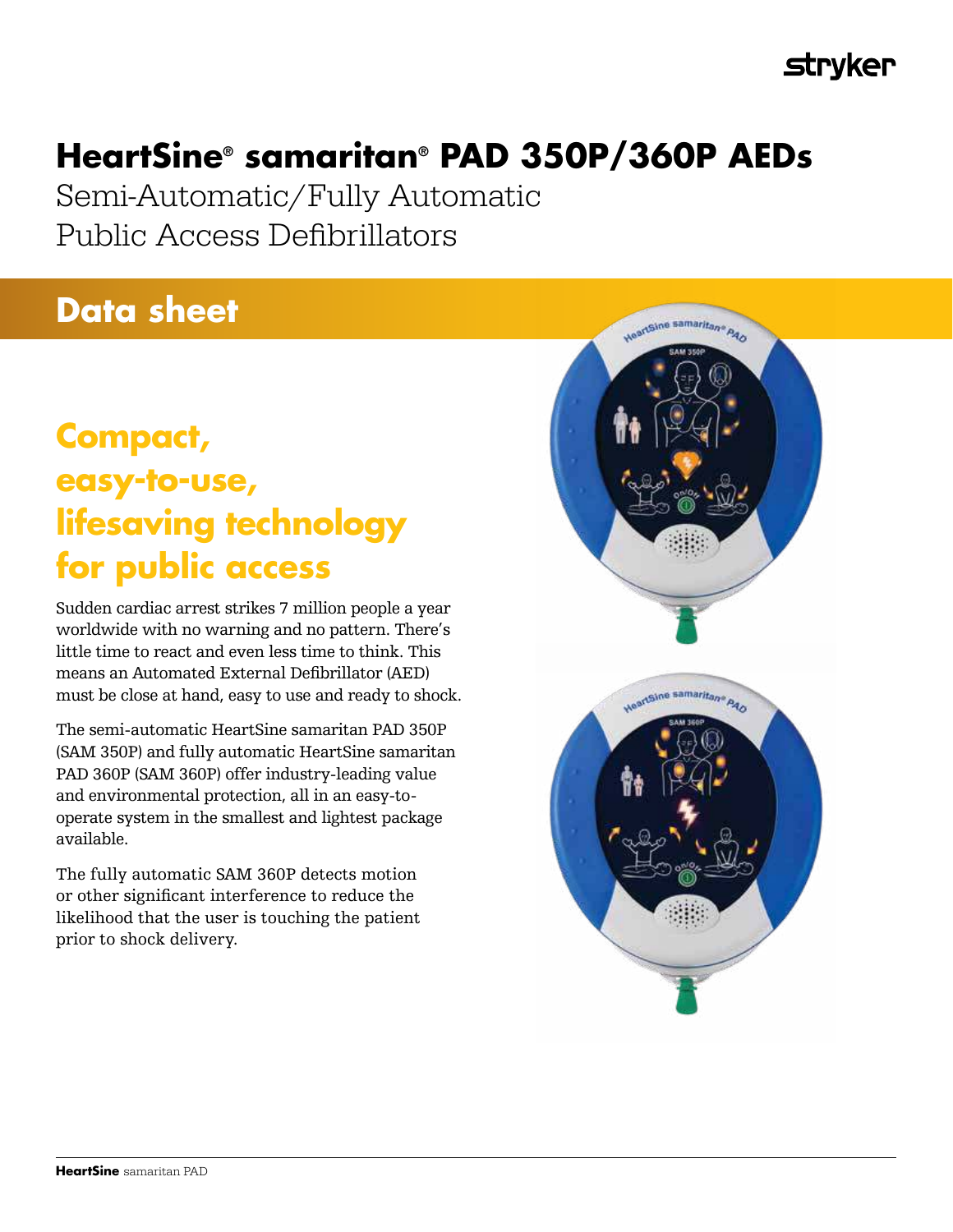# **Ready to shock**

# **• Portable and lightweight**

Most portable AED with its light weight (2.4 lb) and compact footprint.

**• Highest level of protection against dust and water** 

Offers unmatched ruggedness with its high IP56 rating.

**• Clinically validated technology<sup>1</sup>**

Proprietary electrode technology and SCOPE™ biphasic technology, a low energy escalating waveform, that automatically adjusts for differences in patient impedance.



# **Easy-to-follow visual and verbal guides**

# **• User-friendly**

Easy-to-understand visual and voice prompts guide the rescuer through the entire resuscitation process, including CPR—a key link in the chain of survival.

# **• One- or two-button operation**

With just an ON/OFF button (and the SHOCK button on the SAM 350P), offers a simple, straightforward operation.

# **• Automatic shock delivery**

After analyzing heart rhythm, automatically deliver a shock (if needed), eliminating the need for the rescuer to push a shock button (SAM 360P\*).

# **• Always ready**

A System Status Ready Indicator flashes to show that the complete system is operational and ready for use. The device automatically runs a self-check each week.

# **Simple to own**

# **• Two parts, one expiration date**

The innovative Pad-Pak,™ an integrated battery and electrode single-use cartridge with one expiration date, offers one simple maintenance change every four years.

# **• Low cost of ownership**

With a shelf life of four years, the Pad-Pak offers significant savings over other defibrillators that require separate battery and electrode replacements.



# "Apply pads to patient's bar chest as shown in picture"



"Stand clear of the patient"



"Safe to touch the patient"

Pad-Pak and Pediatric-Pak™ with pre-attached electrodes The HeartSine samaritan PAD's built-in intelligence and unique Pediatric-Pak ensure the appropriate energy level (50 J) is delivered for children, between 1 and 8 years of

age or up to 55 lb (25 kg).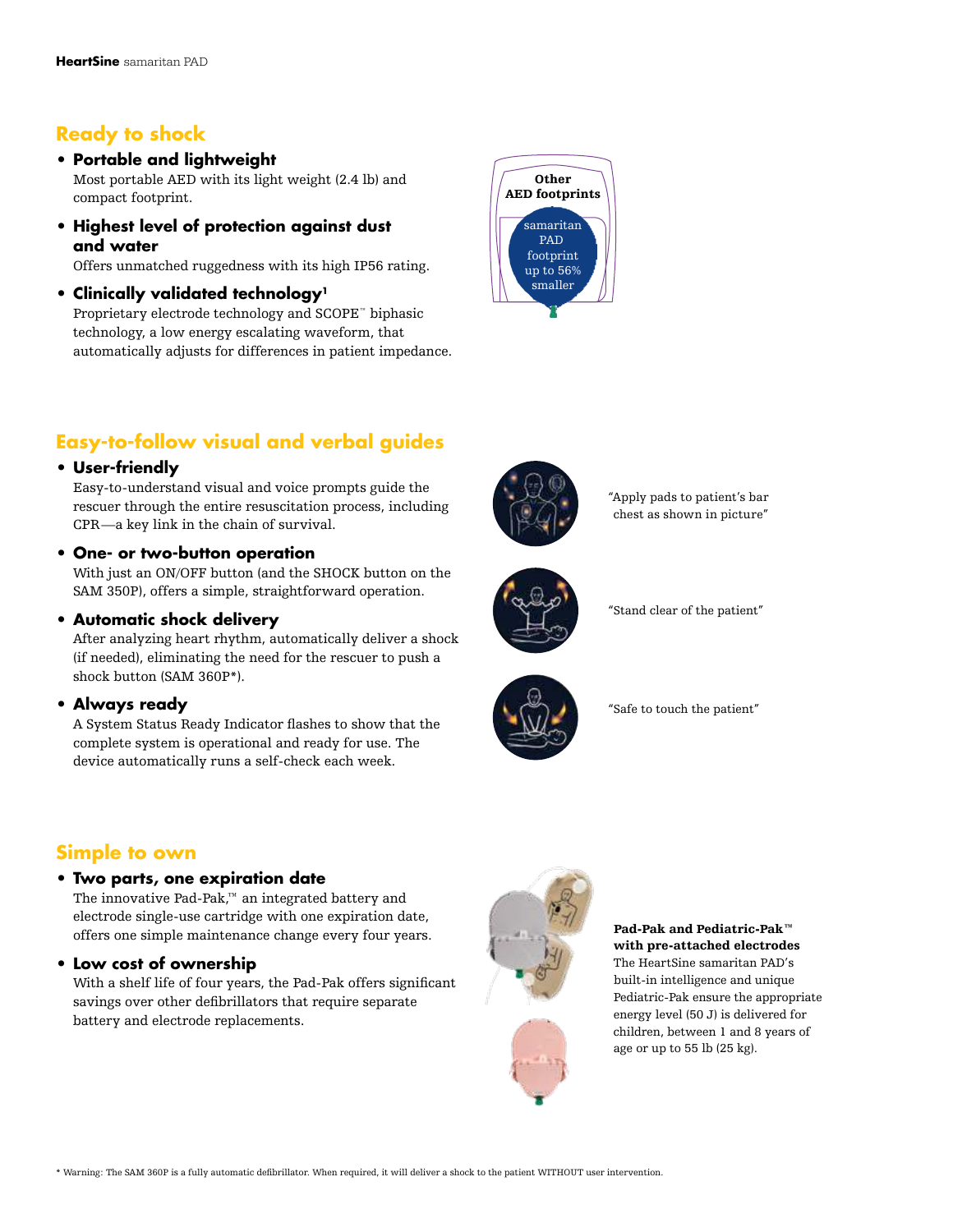# **Specifications**

### **Defibrillator**

Waveform: Self-Compensating Output Pulse Envelope (SCOPE) optimized biphasic escalating waveform compensates energy, slope and duration for patient impedance

#### **Patient analysis system**

Method: Evaluates patient's ECG, electrode contact integrity and patient impedance to determine if defibrillation is required

Sensitivity/Specificity: Meets IEC/EN 60601-2-4

Impedance range: 20-230 ohms

### **Energy selection**

Pad-Pak Shock 1: 150J Shock 2: 150J Shock 3: 200J

## Pediatric-Pak:

Shock 1: 50J Shock 2: 50J Shock 3: 50J

### Charge time (typical):

 $150J$  in  $< 8$  seconds, 200J in < 12 seconds

### **Environmental**

Operating/Standby temperature: 32°F to 122°F (0°C to 50°C)

## Transportation temperature:

14°F to 122°F (-10°C to 50°C) for up to two days. If the device has been stored below  $32^{\circ}$ F (0 $^{\circ}$ C), it should be returned to an ambient temperature of between 32°F to  $122^{\circ}$ F (0 $^{\circ}$ C to 50 $^{\circ}$ C) for at least 24 hours before use.

Relative humidity: 5% to 95% non-condensing

Enclosure: IEC/EN 60529 IP56

Altitude: 0 to 15,000 feet (0 to 4,575 meters)

Shock: MIL STD 810F Method 516.5, Procedure 1 (40 G's)

Vibration: MIL STD 810F Method 514.5, Procedure 1

Category 4 Truck Transportation – US Highways

Category 7 Aircraft – Jet 737 & General Aviation

EMC: IEC/EN 60601-1-2

#### Radiated emissions: IEC/EN 55011

Electrostatic discharge: IEC/EN 61000-4-2 (8 kV)

RF immunity: IEC/EN 61000-4-3 80MHz-2.5 GHz, (10 V/m)

Magnetic field immunity: IEC/EN 61000-4-8 (3 A/m)

Aircraft: RTCA/DO-160G, Section 21 (Category M)

RTCA/DO-227 (TSO/ETSO-C142a)

Falling height: 3.3 feet (1 meter)

#### **Physical characteristics**

With Pad-Pak inserted:

Size: 8.0 in x 7.25 in x 1.9 in (20 cm x 18.4 cm x 4.8 cm)

Weight: 2.4 lb (1.1 kg)

#### **Accessories**

#### Pad-Pak Electrode and Battery Cartridge

Shelf life/Standby life: See the expiration date on the Pad-Pak/Pediatric-Pak (4 years from manufacture date)

Weight: 0.44 lb (0.2 kg)

### Size:

3.93 in x 5.24 in x 0.94 in (10 cm x 13.3 cm x 2.4 cm)

Battery type: Disposable single-use combined battery and defibrillation electrode cartridge (lithium manganese dioxide (Li $\text{MnO}_2$ ) 18V)

Battery capacity (new): > 60 shocks at 200J or 6 hours of continuous monitoring

Electrodes: Disposable defibrillation pads are supplied as standard with each device

Electrode placement: Anterior - lateral (Adult)

Anterior - posterior or Anterior - lateral (Pediatric)

Electrode active area:  $15 \ \mathrm{in^2}$  $(100 \text{ cm}^2)$ 

Electrode cable length: 3.3 feet (1 meter)

Aircraft safety test (TSO/ETSO-certified Pad-Pak): RTCA/DO-227 (TSO/ETSO-C142a)

#### **Data storage**

Memory type: Internal memory

Memory storage: 90 minutes of ECG (full disclosure) and event/incident recording

Review: Custom USB data cable (optional) directly connected to PC with Saver EVO™ Windows®-based data review software

## **Materials used**

Defibrillator housing: ABS, Santoprene

Electrodes: Hydrogel, Silver, Aluminium and Polyester

## **Warranty**

AED: 8-year limited warranty